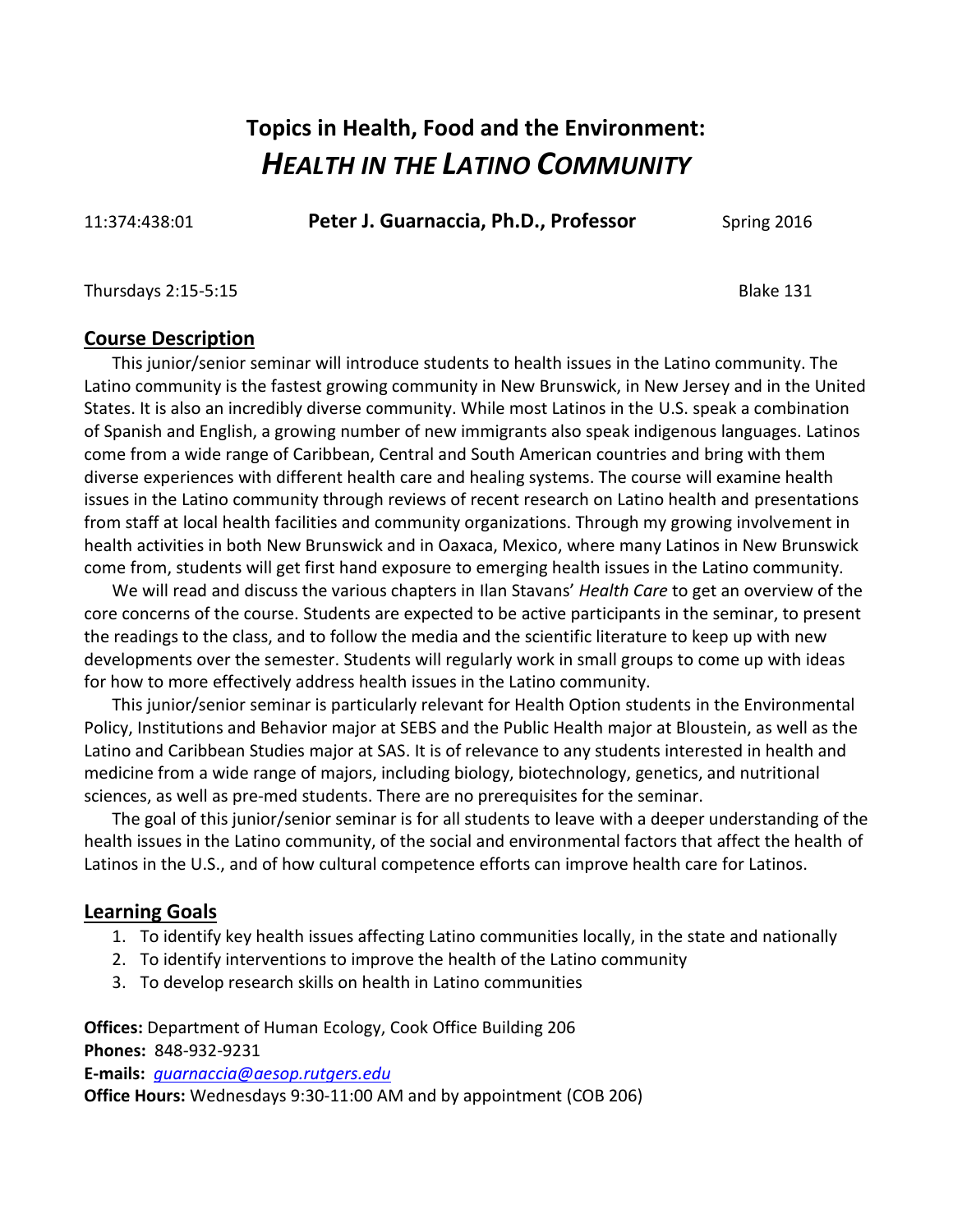**Required Text** (available at the Rutgers Barnes & Noble Bookstore and other sources)

Ilan Stavans (ed.) 2010 *Health Care.* Santa Barbara, CA: Greenwood.

### **Course Requirements**

| 1. Class Attendance & Participation: Students are expected to come to<br>each class and to actively participate. Unexcused absences will result in<br>a lower grade.                                                                                   | 20%                  |
|--------------------------------------------------------------------------------------------------------------------------------------------------------------------------------------------------------------------------------------------------------|----------------------|
| 2. Reaction Papers to Assigned Readings/Field Trips: Students will write 2 page<br>(double-spaced) reaction papers to assigned readings. These should highlight key<br>points, raise questions, and critically assess the reading or field experience. | 30%                  |
| 3. Research Project: Students will write a final term paper of about                                                                                                                                                                                   | 50%                  |
| 5-7 pages [see separate description of final project].                                                                                                                                                                                                 | (20% oral report)    |
| Students will share their project with the class.                                                                                                                                                                                                      | (30% written report) |

| <b>Course Schedule</b> |    |                                                                                                                      | <b>Reading Assignments</b>                                                     |  |
|------------------------|----|----------------------------------------------------------------------------------------------------------------------|--------------------------------------------------------------------------------|--|
| Jan                    | 21 | Introductions/Introduction to Course/ Culture & Ethnicity Worksheet<br>Individual Meetings with Students [3:30-5:00] |                                                                                |  |
|                        | 28 | <b>Assessing Latino Diversity</b><br>Individual Meetings with Students [3:30-5:00]                                   | Guarnaccia, et al: Sakai<br>Molina: Chap1                                      |  |
| Feb                    | 4  | Latino Health Status & Access to Care                                                                                | Stavans: Chap 1<br>Molina: Chaps 2,3; Angel & Guarnaccia: Sakai                |  |
|                        | 11 | Latino Mental Health & Treatment<br>Ataques de Nervios, Culture & DSM-IV<br><b>Project Abstract Due</b>              | <b>Stavans: Chap 2</b><br>Guarnaccia, et al: Sakai                             |  |
|                        | 18 | <b>Americanization &amp; Health/Latino Paradox</b>                                                                   | <b>Stavans: Chap 3</b><br><b>Video: Unnatural Causes</b>                       |  |
|                        | 25 | <b>Access to Health Care for Children</b>                                                                            | <b>Stavans: Chap 4</b><br>Healthier NB 2010 Report on Children's Health: Sakai |  |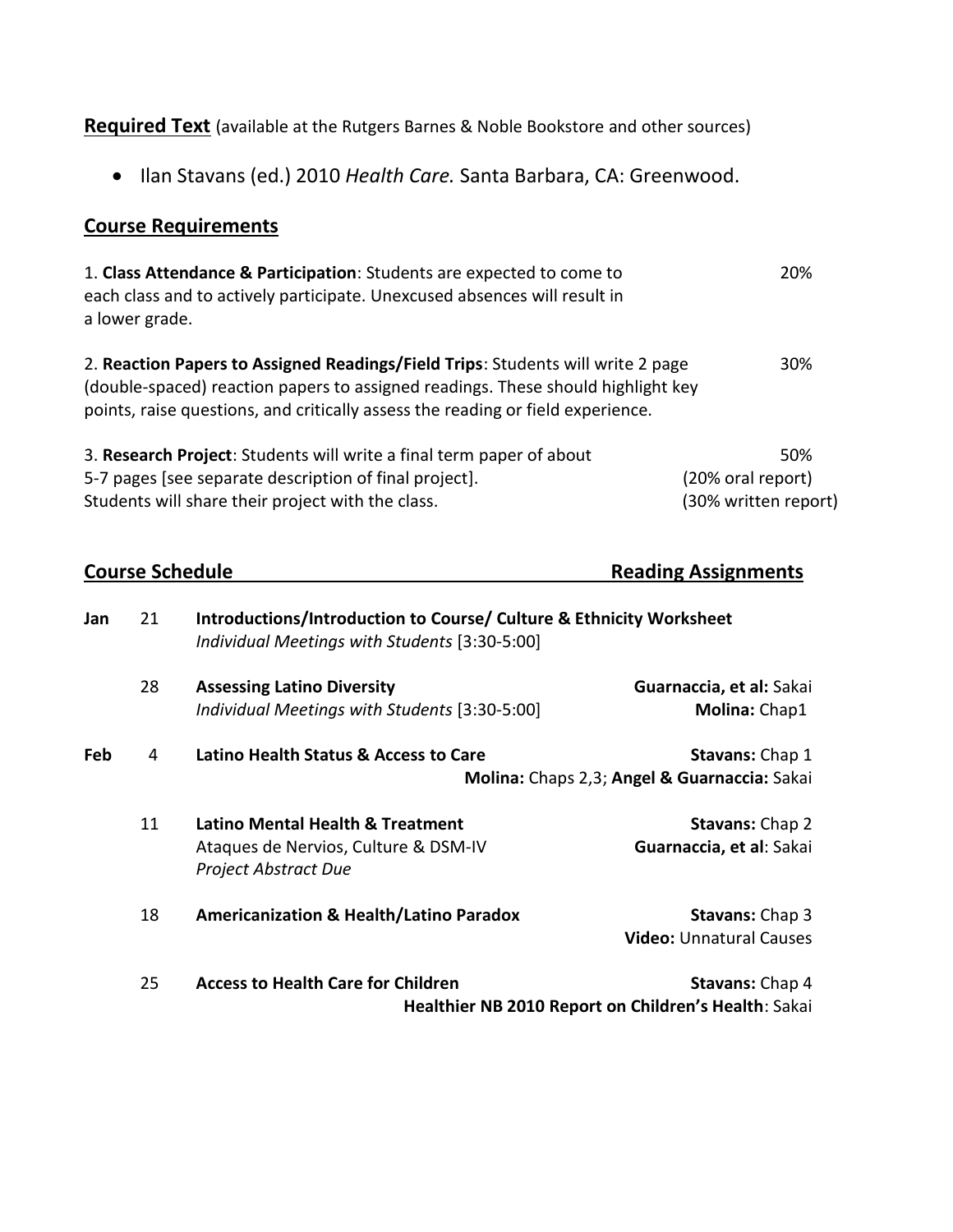| Mar          | 3  | <b>Botanicas &amp; Alternative Healing</b><br>Outline/Bibliography Due                           | <b>Stavans: Chap 5</b> |
|--------------|----|--------------------------------------------------------------------------------------------------|------------------------|
|              | 10 | <b>Sexual Socialization in Latino Families</b>                                                   | <b>Stavans: Chap 6</b> |
|              | 17 | <b>NO CLASS: SPRING BREAK</b>                                                                    |                        |
|              | 24 | <b>Communicating with Latino patients</b><br><b>Video:</b> Working Effectively with Interpreters | <b>Stavans: Chap 7</b> |
|              | 31 | Latino Health Policy: A Look to the Future                                                       | Molina: Chap 17        |
| <b>April</b> | 7  | <b>WALKING TOUR OF HISPANIC HEALTH IN NEW BRUNSWICK</b>                                          |                        |
|              |    | 14/21/28 SHARING OF CLASS PROJECTS                                                               |                        |

**May** 4 **FINAL PAPER DUE**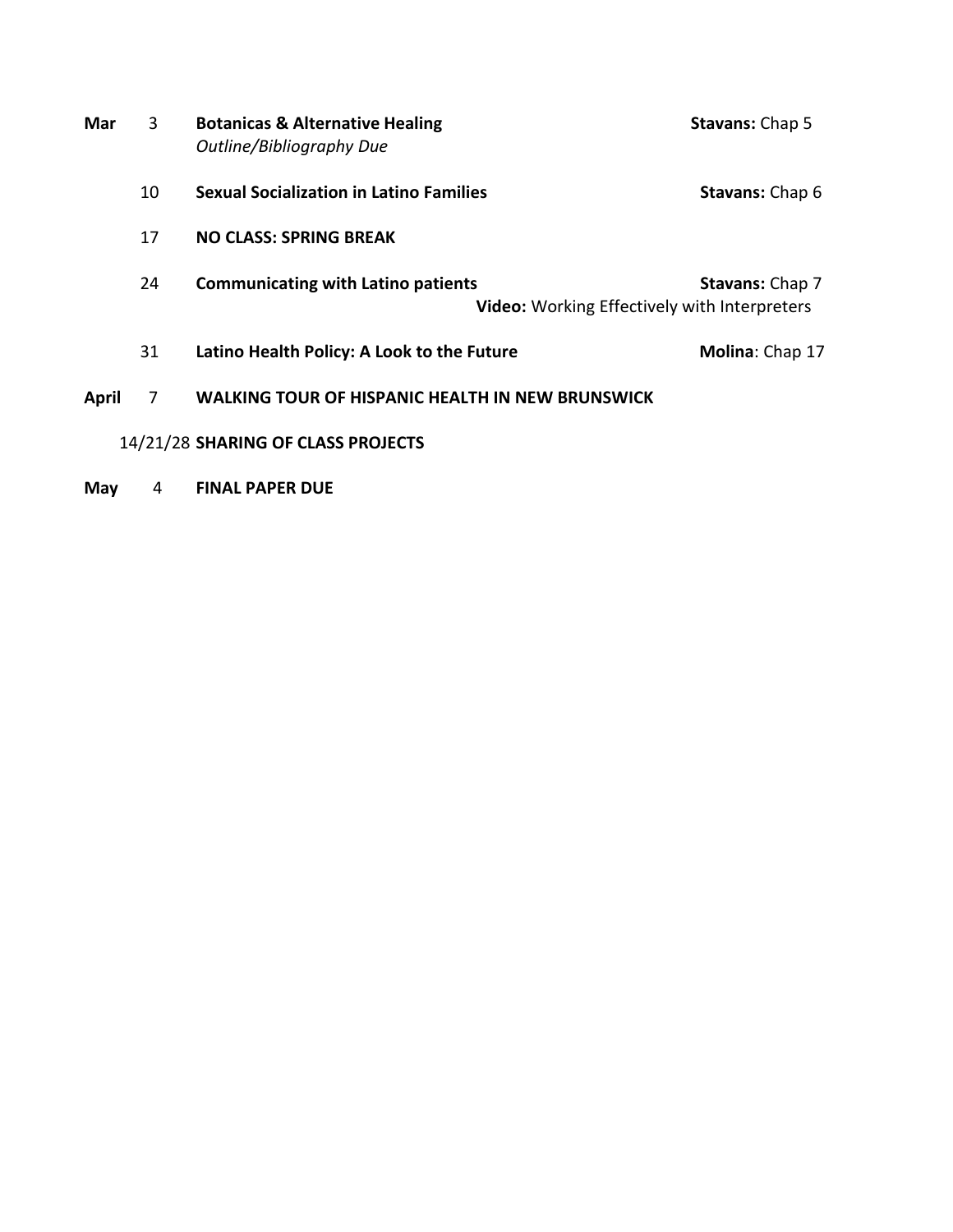## **REACTION PAPERS TO ASSIGNED READINGS**

## *Health in the Latino Community*

For each class, I would like you to write a 2 page (double-spaced) reaction paper to the assigned readings. This paper will help you prepare for the class discussions and will give me a sense of what you are getting out of the course. The papers will be collected at the end of each class. These will be recorded, but not given a letter grade. I expect you to use full sentences and paragraphs and to present a coherent discussion of the readings. At the same time, these do not have to be polished projects; they are thought pieces. They should be uploaded to the Dropbox on our Sakai site by 5 pm on the day before class.

The paper should briefly address some of the following issues:

- 1. What are the key points the author is trying to make?
- 2. What did you learn from this particular reading assignment?
- 3. What new ideas did you derive from this reading?
- 4. What ideas are you critical of and why?

5. What insights, personal and/or scholarly, did you get into issues of health and illness from reading this assignment?

When I have more specific questions I want you to address concerning specific topics or readings, I will announce those in class.